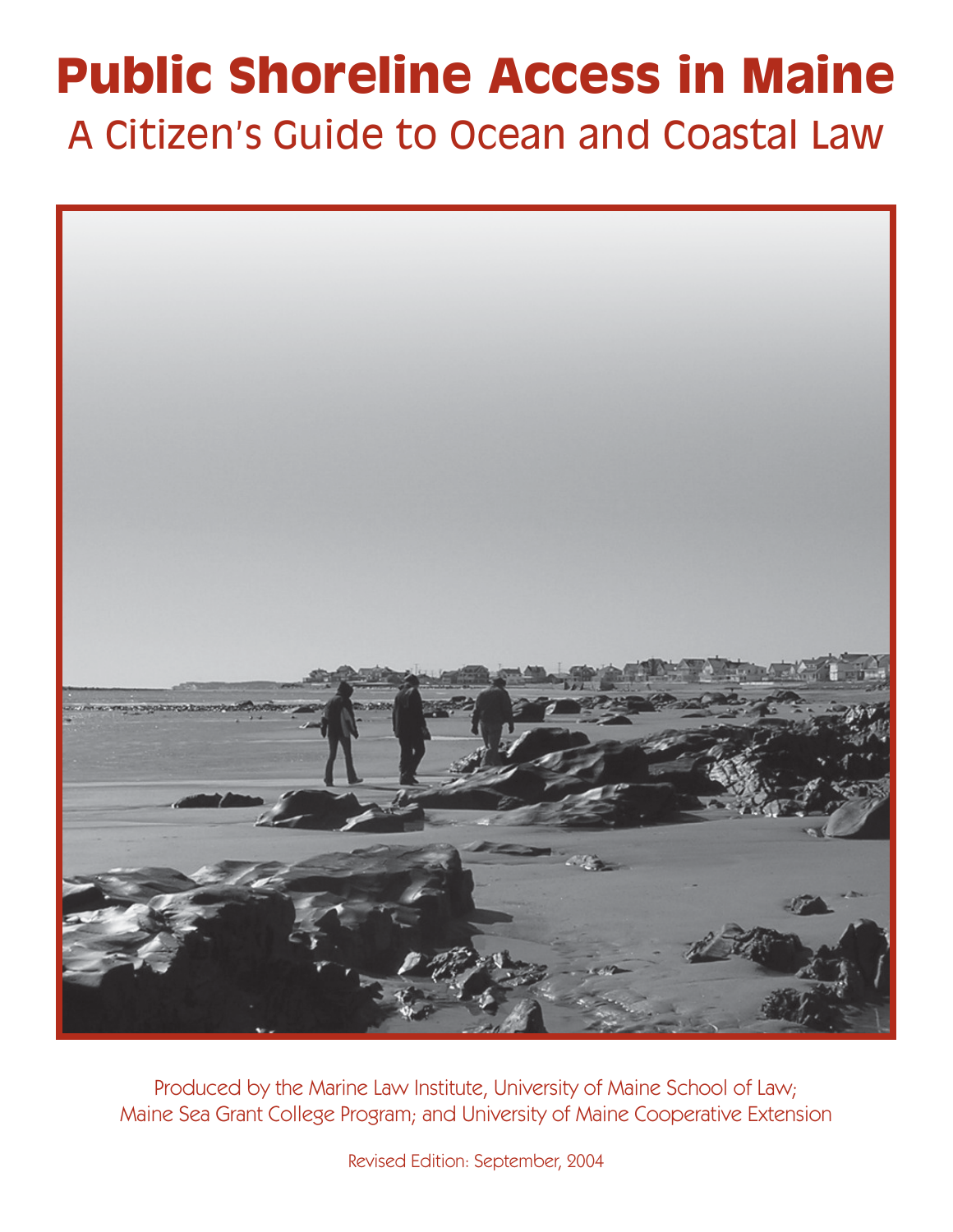Public Shoreline Access in Maine is a revision of an original citizen's guide, Public Shoreline Access and the Moody Beach Case, published in August, 1990, by Maine/New Hampshire Sea Grant College Program and Marine Law Institute.

Funding for this publication is provided in part by the University of Maine Cooperative Extension. Revised by John Duff, Marine Law Institute, University of Maine School of Law Edited by Catherine Schmitt, Maine Sea Grant College Program Layout and design by Cheryl Daigle, Maine Sea Grant College Program

Additional copies of this guide are available from:

Maine Sea Grant College Program 5715 Coburn Hall University of Maine Orono, ME 04469-5715 Tel 207-581-1435 Fax 207-581-1426 www.seagrant.umaine.edu

Marine Law Institute University of Maine School of Law 246 Deering Avenue Portland, ME 04102 www.mainelaw.maine.edu/mli/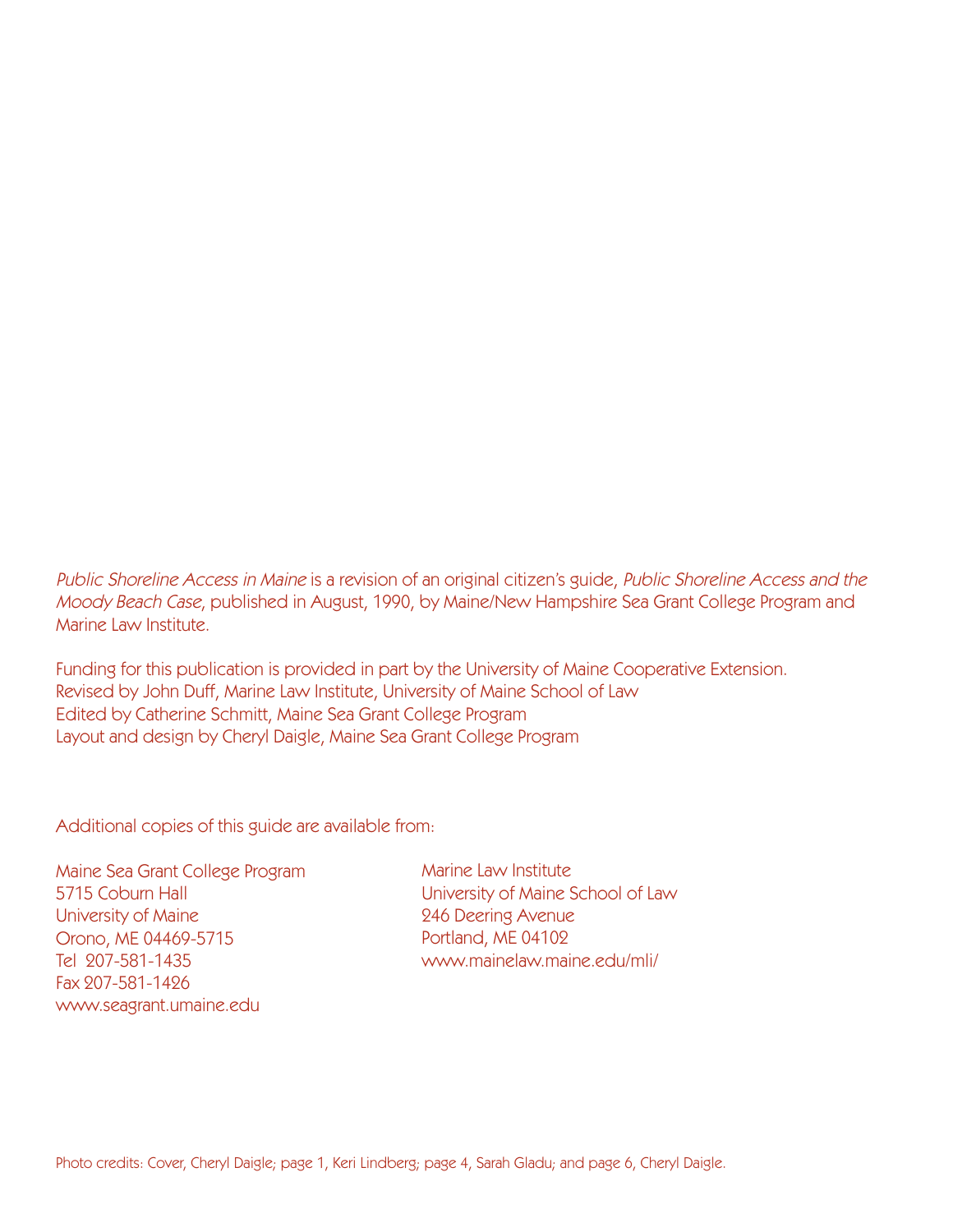### Public Shoreline Access in Maine

Ask a Mainer who lives on or near the coast about the "right to access" the shoreline, and you're likely to get a response that includes the phrase "fishing, fowling, and navigation." Often as not, however, the person will have a rather fuzzy notion as to where that qualification comes from and what it really means. While the state of Maine boasts thousands of miles of coastline, getting to the ocean can sometimes prove challenging.

That's because most of Maine's coastal property is privately owned. Yet the public does have longstanding "public trust" rights to support traditional coastal uses. Additionally, other legal rights to reach certain stretches of Maine's ocean edge augment those important, but limited, public trust rights of fishing, fowling, and navigating. In an era of increasing desire to reach and use the state's coastal resources, it is important to understand the range of access rights that accommodate the public's interest. At the same time, it is helpful to understand the legal balance that protects private property.

### Who owns the beach?

In Maine, the answer to the question, "Who owns the beach?" is usually some combination of the following:

Private property holders may own the beach; The town or state may own the beach; The general public has certain legal interests in the beach even where a private owner holds legal title.

### How can this be? Isn't property ownership an all-or-nothing system?

The answer lies in how the Public Trust Doctrine and other legal principles apply in the state of Maine.

Simply stated, the Public Trust Doctrine is a commonlaw principle that supports the general public's right of coastal access for certain coast-dependent activities. While the Public Trust Doctrine has certain elements that apply to all states (i.e., the state holds certain legal interests in the coastal area for the benefit of its citizens), each state applies the Public Trust Doctrine in accordance with its property law and historical background. At the same time, the public may acquire coastal access rights in a variety of other forms: customary use rights, prescriptive easements, legal dedications, and/or fee simple title held by some public entity. While these concepts and terms may seem like legal technicalities and jargon (they are), their impact on public access is something every Mainer who has an interest in the coast can understand when the issues are illustrated by some recent legal cases.

The background and history of the Public Trust Doctrine in Maine is extensively set out in the 1989 Moody Beach case familiar to many people in Maine. The legal rights that might arise from the other means of public access are illustrated in the 2000 Eaton v. Wells case and accompanying material.

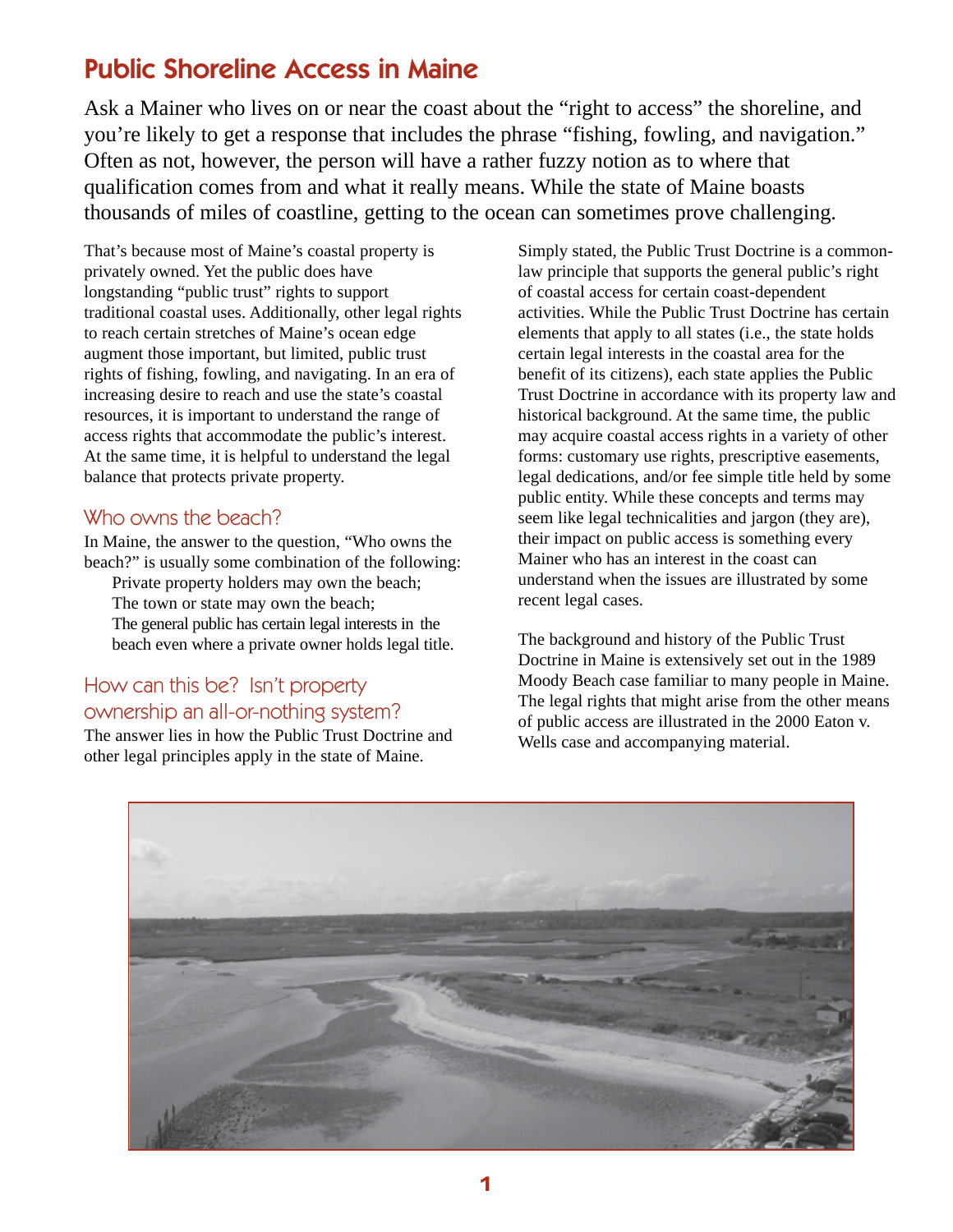#### The Moody Beach case

In March, 1989, the Maine Supreme Judicial Court issued its decision in Bell v. Town of Wells, also known as the Moody Beach case.1 The case has come to symbolize the conflict between public versus private rights to the shore in Maine, and it has been cited as authority for the proposition that the public has only very limited rights in the intertidal zone (the area between high and low tide). Since that case was handed down, access to Maine's coastline has become even more contentious. The population shift in the state to coastal areas, along with the influx of out-of-staters moving in or buying vacation homes, has increased concerns that non-property owners will lose even more access to the coast.

Public access to and along the shore is a sensitive issue in Maine which, despite its magnificent 3,500 mile ocean coastline, has less than 40 miles of publicly owned sandy beaches.2 A centuries-old Colonial Ordinance, applicable only in Maine and Massachusetts, extends private property rights to the low water mark, subject to a public easement for fishing, fowling, and navigation.3 The extent of permitted public uses of private tidelands is therefore an extremely important issue and is directly affected by the Moody Beach case.

Moody Beach is a mile-long sandy beach in the Town of Wells, just north of the Ogunquit town line. About 100 private homes adjoin the beach. In 1984, twenty-eight of these homeowners filed a "quiet title action" in Superior Court against the Town of Wells, the State Bureau of Public Lands, and various individuals. The owners sought a court declaration to prevent the public from walking, swimming, sunbathing, or using the beach in front of their homes for general recreational purposes. The owners were concerned about the increase in the public's use of Moody Beach and the town was perceived as unwilling to treat members of the public as trespassers. In 1986, the Supreme Court ruled in Bell I,4 that the Colonial Ordinance, enacted by the Massachusetts Bay Colonies between 1641-1647, influenced Maine's common law (recalling that Maine was a district of Massachusetts until the early nineteenth century) by extending private ownership of the beach to the low water mark, extinguishing all public rights in privately owned tidelands, except for fishing, fowling, and navigation.

Bell I had two effects. First, before the case was decided, the Maine legislature enacted The Public Trust in Intertidal Land Act<sup>5</sup> in 1986. The Act declared that "the intertidal lands of the State are impressed with a public trust," and therefore the public has the "right to use intertidal land for recreation." Second, the ruling in Bell I permitted the case to proceed to trial in Superior Court on the issue of whether the extensive public use of Moody Beach had created a public recreational easement by prescription, implied dedication, or local custom.6 After a four-week trial in 1987, the Superior Court decided that the public had acquired no easement over Moody Beach by custom or any other common law doctrine, and that the 1986 Public Trust in Intertidal Land Act, guaranteeing public recreational use of intertidal lands, was unconstitutional. This decision was appealed to the Maine Supreme Judicial Court.

In 1989, the Maine Supreme Court upheld the lower court ruling and found that:

In Maine, public rights in privately owned tidelands are limited only to those specifically enumerated in the 1647 Colonial Ordinance; that is, fishing, fowling, and navigation. The Court held that although the Colonial Ordinance was never expressly adopted by the State Legislature, it has become part of Maine's common law by custom and usage.

Since the Colonial Ordinance extends adjoining private property rights down to the low water mark, Maine's Public Trust in Intertidal Land Act amounted to a physical intrusion to private property by permitting public recreational use of private tidelands. Therefore, the Act was an unconstitutional "taking" of property for public purposes without just compensation, forbidden by the 5th and 14th amendments to the United States Constitution and Maine's State Constitution.

No public rights beyond fishing, fowling, and navigation were acquired at Moody Beach by custom, prescription, or implied dedication. If the State or the Town of Wells wishes to extend public uses beyond those prescribed by the Colonial Ordinance, it must purchase the beach or exercise its powers of eminent domain and pay just compensation.7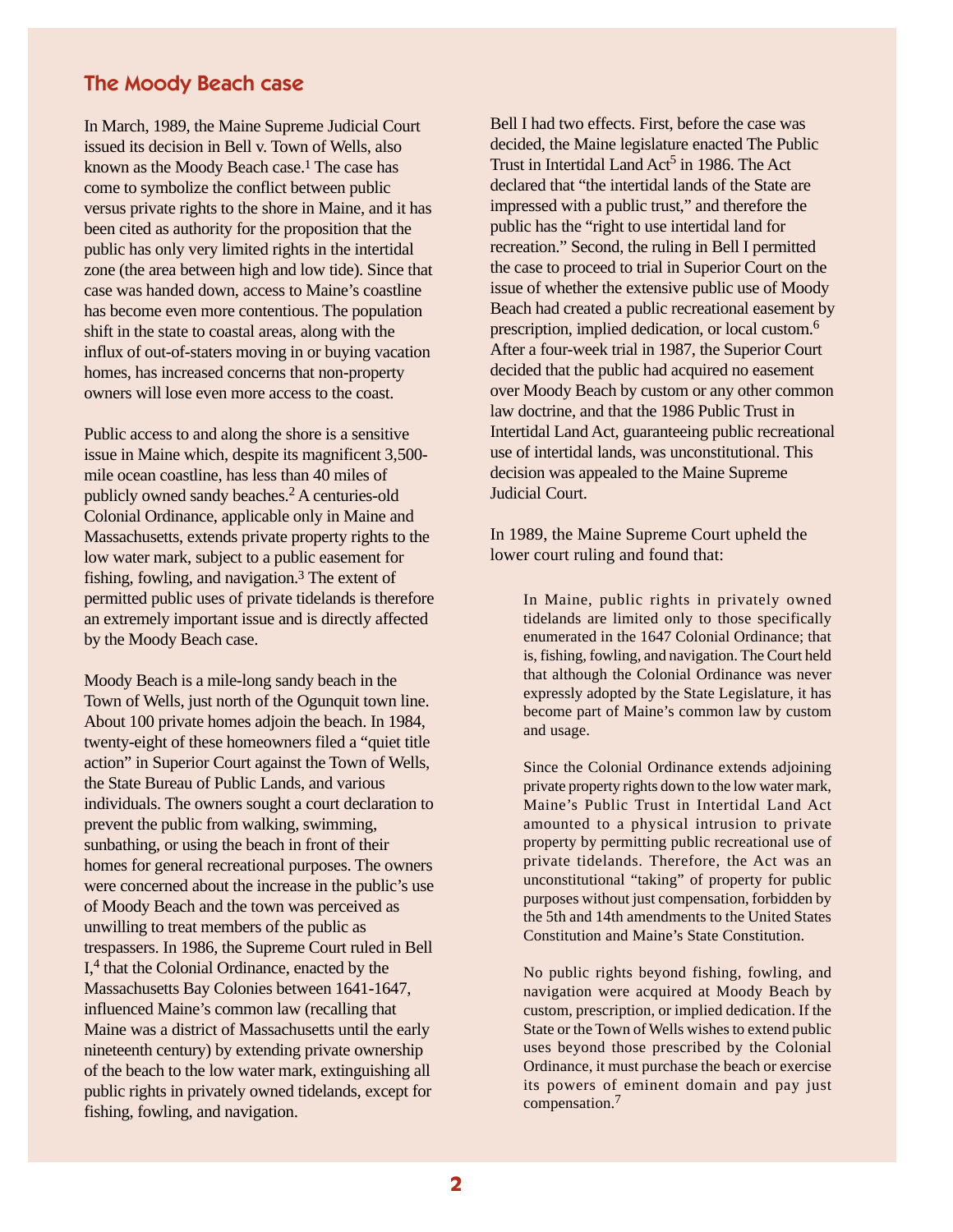### After Moody Beach: The Public's Rights along the Shore in Maine

The public still has the right, by virtue of an easement created by the Colonial Ordinance, to use privately owned intertidal land, but only if it is engaged in fishing, fowling, or navigation.

The land to which this easement applies is the area between mean high water and mean low water (or to 1,650 feet seaward from the high water, if the mean low watermark is even farther seaward). If the shoreline is beach, this is the wet sand area. If the shoreline is marsh, mudflat, or ledge, the intertidal area will commonly consist of gravel beaches or mud flats. (See the diagram below for further illustration.)

The lands seaward of mean low water (or 1,650 feet from high water) are called submerged lands. They are owned by the state. Public use is not restricted to fishing, fowling, or navigation. The public generally has unrestricted use of the water and sea bottom, subject to state regulations. However, public rights to use certain submerged lands may be restricted by leases between the state and private individuals in which the lessee is granted exclusive use of particular submerged lands such as for aquaculture or marinas.

The dry sand area or rocky shore area above mean high water and adjacent uplands are generally privately owned. (Only about 7% of the coastline is under public ownership.) The public has no absolute right to make any use of that privately owned land for recreation, fishing, fowling, navigation or any other purpose. Neither does the public have a right to pass

over privately owned upland to obtain access to the intertidal area to engage in fishing, fowling, or navigation. In Maine, there has been a custom of "permissive access" or "permissive trespass," which the public has relied on to cross privately owned, unimproved, unposted land with the assumption that they had informal permission of the owner. However, this customary use rarely achieves the status of a legally enforceable right and depends on continued landowner acquiescence. Further, landowners generally do not have any special duty of care to protect users from injury under this type of access.

Clearly, the public has rights to use the upland if it is publicly owned, subject to any governmental regulations. The public also has a right to use the upland if the public has been granted an easement over private land, such as with a public road or public path. The public may also have a legally enforceable right of use if the upland owner has granted the public the right to use it by license, lease, or otherwise. Finally, as discussed above, even though not a legally enforceable right, the public may be able to cross private, unimproved, unposted land through the tradition of permissive access, but only with the actual or implied permission of the property owner.

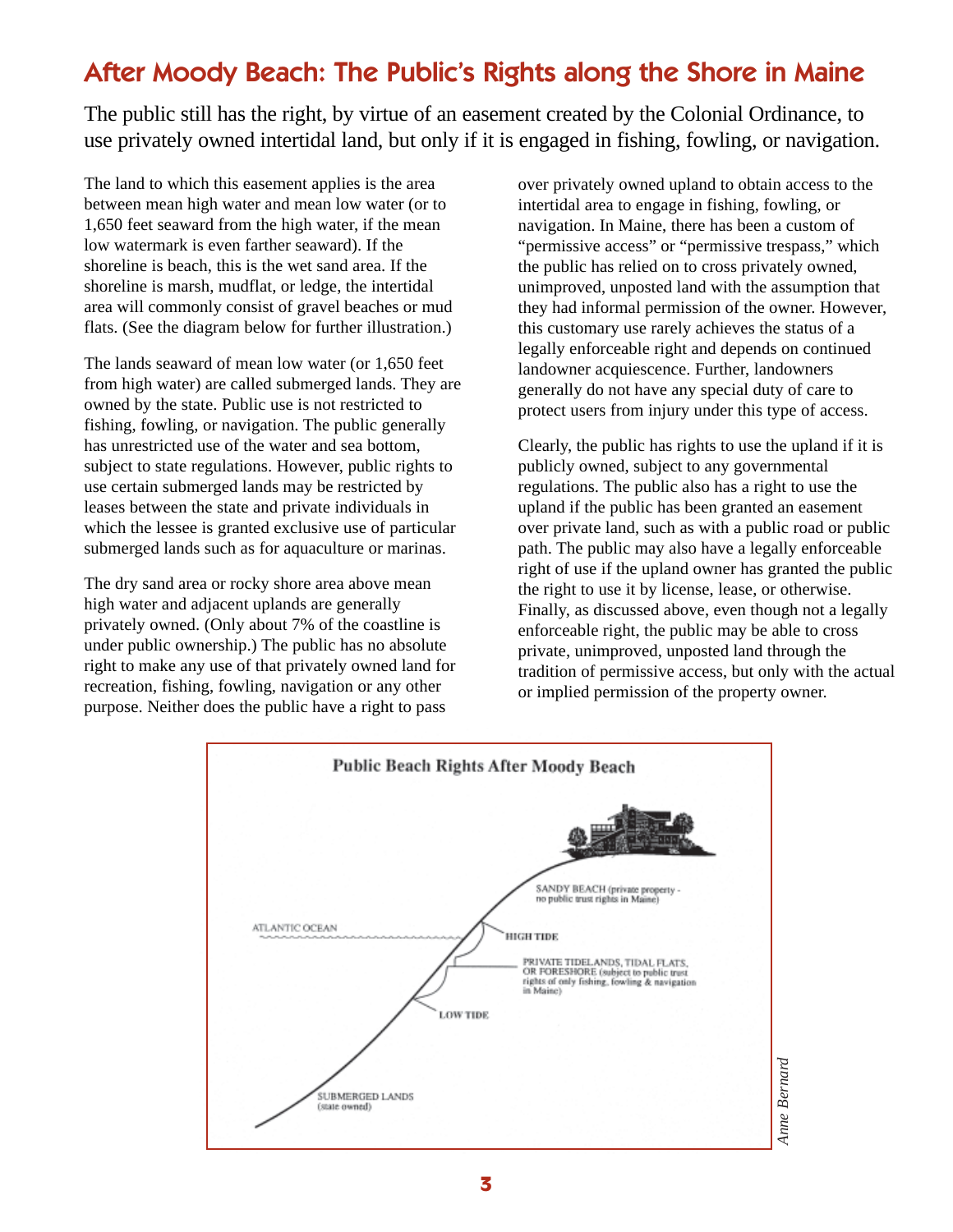### What is meant by the term "fishing, fowling, and navigation"?

The Maine Court has been addressing this question on a case-by-case basis since the early 19th century. There is, however, no comprehensive statement of appropriate public uses in the intertidal zone under the Colonial Ordinance. The court has held that the easement includes uses reasonably incidental or related to fishing, fowling, and navigation.8 The public easement applies equally to protect those individuals involved in fishing, fowling, or navigation for sustenance, business, or pleasure.9 The court has held that the easement does not extend to other recreational uses.

Since many of the cases date from the mid-19th century, the case law is sometimes of limited help in defining the modern parameters of these terms. The cases have held that the term "fishing" includes digging for worms and clams, and the taking of shellfish; a person has a right to be on the privately owned intertidal area as long as he or she is engaged in those activities. However, there are some apparent restrictions on removing items located in the intertidal area; while taking fish, shellfish, "sea manure," and floating seaweed from the intertidal zone is allowed, cases have held that the public may not harvest "mussel bed manure" or seaweed cast upon the beach from within that zone.<sup>10</sup> The cases also suggest that the public may not remove sand or empty shells from the intertidal area. The court has previously found that the public's right to fish does not include the right to erect fish weirs or fasten seine or fishing equipment to private tidelands.11

The term "fowling" has not received nearly the same judicial scrutiny. It is generally interpreted to mean bird hunting. Some commentators have suggested that the meaning should be widened to include bird watching, but there is no indication that the court would be willing to extend the ordinance beyond the obvious meaning of the word.

The term "navigation" has been construed to mean that the public can sail over the intertidal lands, can moor craft upon them, and can allow vessels to rest upon the intertidal land when the tide is out. These activities may be conducted for profit, such as ferry services in which the boat operator picks up and discharges passengers on intertidal land.

As an incidental use, if a person reaches the intertidal land by means of navigation, the person can walk on the intertidal lands for purposes related to navigation or to reach lands (not necessarily lands of the upland owner) which are accessible by traveling along the intertidal zone.12 This right to travel through the intertidal lands does not, however, include the right to remain on the intertidal lands for bathing, sunbathing or recreational walking.

A boat operator can also moor the vessel to discharge and take on cargo in the intertidal zone, provided that the cargo does not spill over onto the uplands and provided that the flats are unoccupied.13 In keeping with the importance of the intertidal area for travel, it has also been held that the public can ride or skate over the intertidal area when it is covered with ice.14

It has now been determined by the Maine Supreme Court that this term does not include the right to use private tidelands for general recreational uses such as strolling along the beach (except if incidental to fishing, fowling, or navigation), sunbathing, picnicking, bathing, or Frisbee-throwing.15



#### Private property rights in the intertidal zone

The Moody Beach case affirms that, in Maine, owners of beachfront property or property adjoining tidelands (also called littoral or riparian owners) have private property rights to the low water mark or low tide area subject only to a public easement for fishing, fowling, and navigation as defined above. Thus the public should be aware that littoral or riparian owners may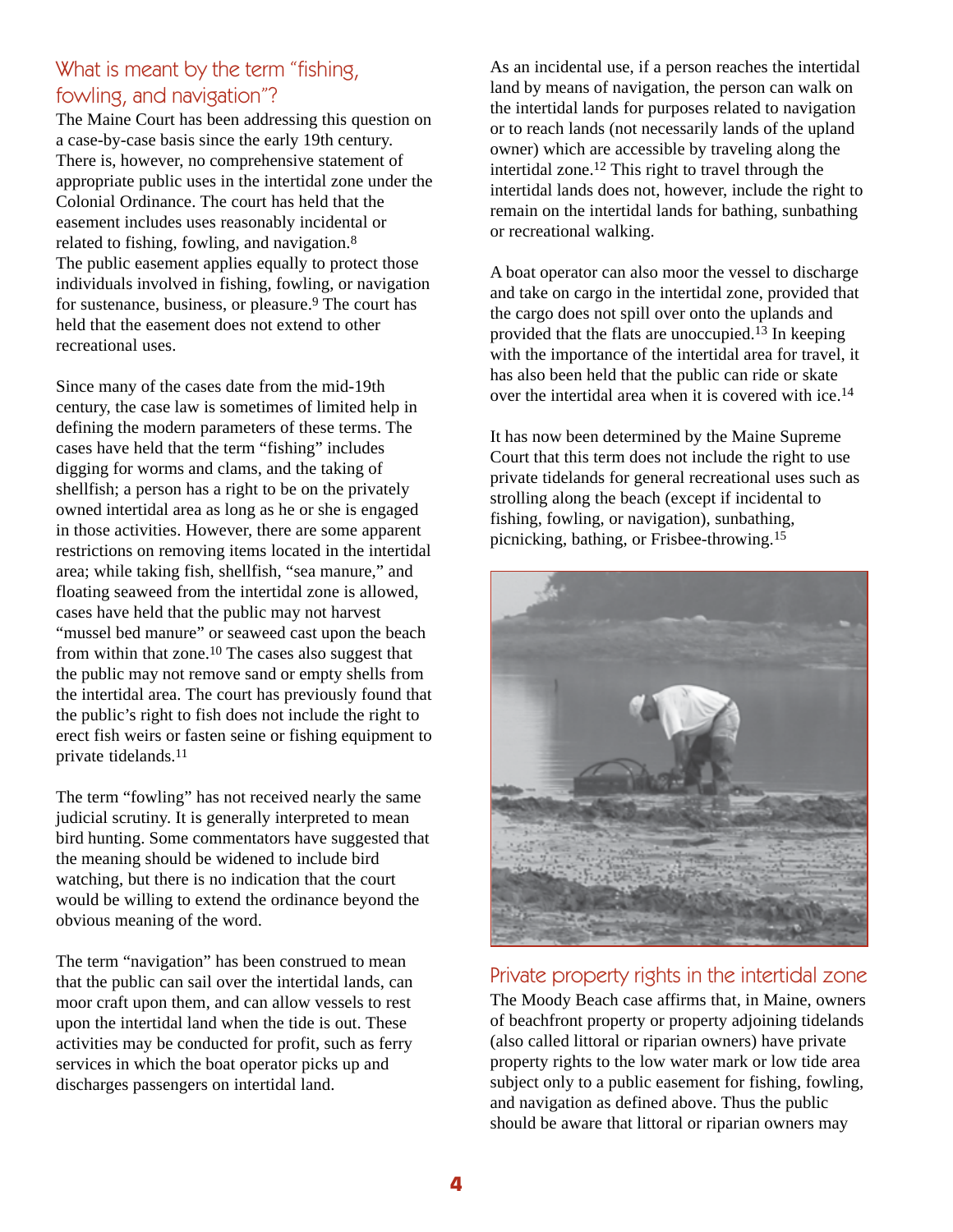bring an action for trespass against members of the public who enter upon private tidelands without permission except for the purposes of fishing, fowling, and navigation as defined above.16

Although in some cases the public easement for fishing, fowling, and navigation may be cut off by selling, filling, or developing private tidelands, public navigational rights may not be unreasonably impeded.17 Riparian owners have the exclusive right to moor their boats on their privately owned tidelands as long as it does not interfere with the public's reasonable use of the area for shellfish harvesting or

other public trust uses (fishing, fowling, or navigation).18

Finally, owners of private tidelands must still obtain all necessary local, state, and federal permits prior to any tideland development. Environmental laws prevent most construction activities in tidelands except for wharves, piers, and in exceptional circumstances, fill for residential, commercial, or industrial development.

### Ways to Address Public Shoreline Access Needs in Maine after Moody Beach

Even before the Moody Beach case, the problem of securing access to Maine's coastal shoreline was growing increasingly critical as traditional access points were built upon, fenced off, posted, or purchased by new owners who were unwilling to allow old patterns of usage to continue. Conflicts were increasing as more people tried to use the fewer remaining access points. With the decision in the Moody Beach case, the problems were compounded by the determination that even if a person is able to reach the shoreline, there is no broad right to use the intertidal area for recreational pursuits. The use has to be limited to fishing, fowling, or navigation.

While the Moody Beach case remains the law of the state regarding the limitation of public access to the shore, signals from the court suggest that the case could be overturned by today's Maine Supreme Court. The Moody Beach case was decided in favor of private ownership by a slim 4-3 decision by the seven justices on the state Supreme Court. When the decision was issued, a dissenting opinion suggested that the majority opinion was not well supported and that the public access rights to the coast ought to evolve as human society evolves. Simply stated, the dissenting opinion suggested that the 18th century public access rights of fishing, fowling, and navigation were meant to characterize the then current prevailing public uses of the intertidal area. As such, modern prevailing public uses of the shoreline ought to be read reasonably into the public trust/public easement activities that support public access interests. Nonetheless, a dissenting opinion, regardless of how well-stated is merely that, an opinion in opposition to the majority opinion that constitutes the rule of law.

### Eaton v. Wells and the prospect of overruling the Moody Beach case

In 2000, another beach case made its way to the Maine Supreme Court that illustrated alternative legal means for the public to acquire coastal access rights. The case also suggested that the state Supreme Court (constituted with a very different group of justices than those who heard the Moody Beach case) might be amenable to overturning the 1989 Moody Beach case and employing the rule advocated in the Moody Beach dissenting opinion.

In the 1990s the Town of Wells maintained a stretch of beach for the benefit of the public. The trouble was,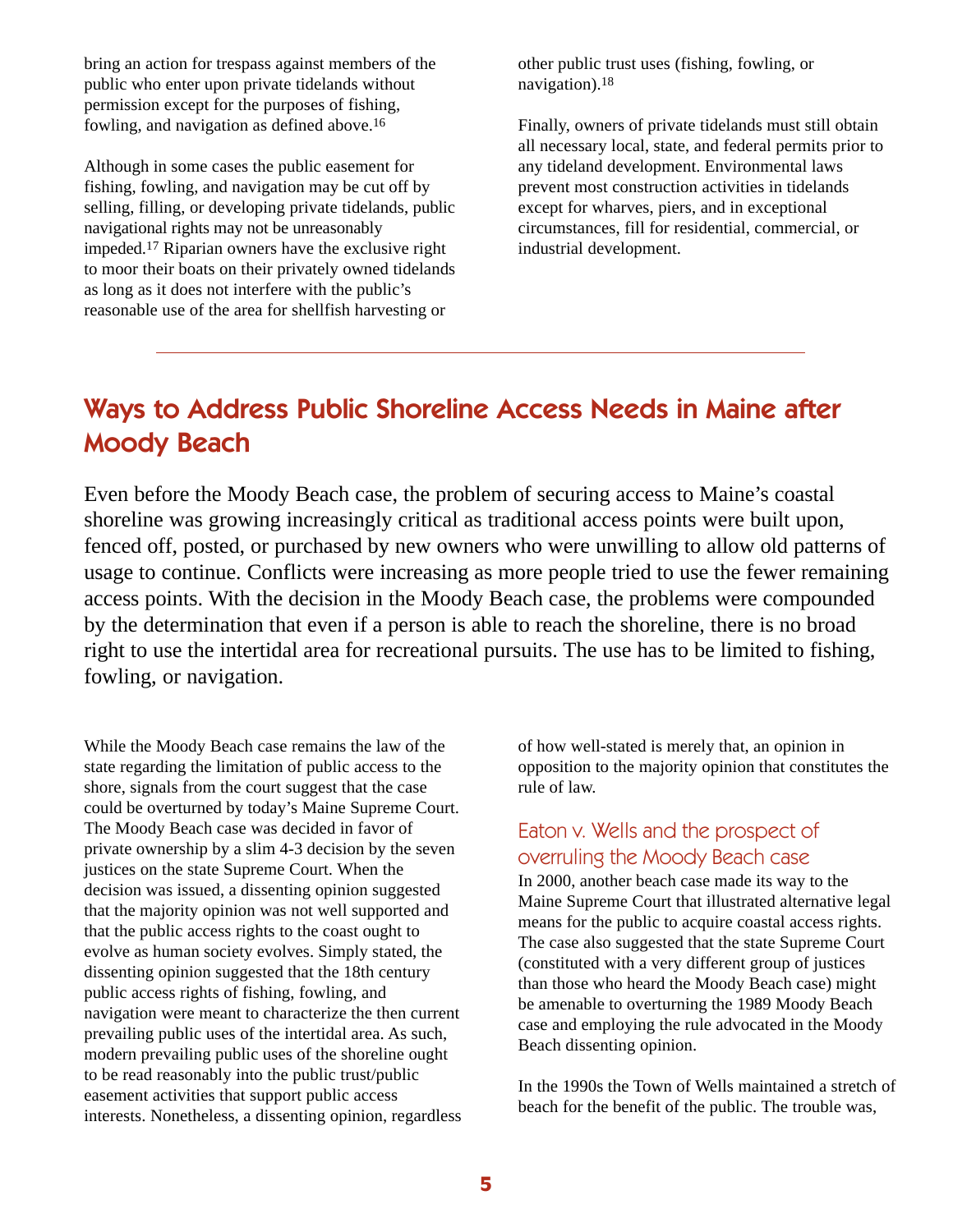the town did not own the beach. A private property owner sued the town, arguing that the town's actions and the public use of the beach constituted trespass over private property. The town responded and defended its actions and the rights of the public by claiming that the public had acquired legal rights to the beach by their longstanding use of the property.

### Can trespass ripen into a legal interest in property?

The court addressed one aspect of the case in the context of prescriptive easement law. Simply stated, a non-property owner may acquire a legal interest (an easement) in or over certain private property if the nonowner's use of the property is longstanding (20 years or more); continuous; under a claim adverse to the owner; and where the owner either knows or should know of the non-owners use. The property owner argued that the public's use had not ripened into a prescriptive easement. In Eaton v. Town of Wells,19 the Maine Supreme Court affirmed a Superior Court decision granting an easement by prescription to the town (and effectively to the public) for general recreational purposes and maintenance.

Sensing that the difference in the make-up of the court in 2000 (compared to the make-up of the court in 1989) might mean that the current justices might be willing to overturn the Moody Beach case, the office of the attorney general joined the case to argue that it was time to "fix" the public trust/public easement rights along the coastline of the entire state. The 2000 court, argued the state, ought to overturn Moody Beach and bring the common law out of the darkness of the past and into the light of the 21st century. In a blow to public access advocates however, the court declined to address the issue raised by the state that it expand the Bell v. Wells interpretation of the Public Trust Doctrine to include recreational activities. The court explained that it could resolve the case at hand without having to revisit the issue of public trust interests in general.

### Another signal from the court?

While the court, in Eaton v. Wells, indicated that it need not consider the Public Trust Doctrine at that very moment, one justice suggested that the court might be willing to overturn the 1989 decision if the right case was brought before it. In a concurring opinion in the 2000 case, Associate Justice Saufley (now Chief Justice Saufley) noted that the 1989 rationale for interpreting the Public Trust Doctrine is unascertainable and inefficient, and that the court should take the opportunity here to correct that problem. Given the willingness of the attorney general's office to argue on behalf of the citizens of Maine that the Public Trust Doctrine ought to be interpreted as something greater than mere fishing, fowling, and navigation rights and the inclination of the court to address such an argument in the proper context, it seems as though private property owners might be in a precarious situation.

If a private property owner brings a trespass action against non-owners for activities in the intertidal zone other than fishing, fowling, and navigation, the case might ultimately serve as the vehicle for overturning the Moody Beach case and expanding the Public Trust Doctrine in Maine. Alternatively, if a landowner, aware of the court's recent signals, refrains from bringing a trespass claim, he may be facilitating the type of continuous and open adverse use of his/her property that might ultimately ripen into a prescriptive easement claim.

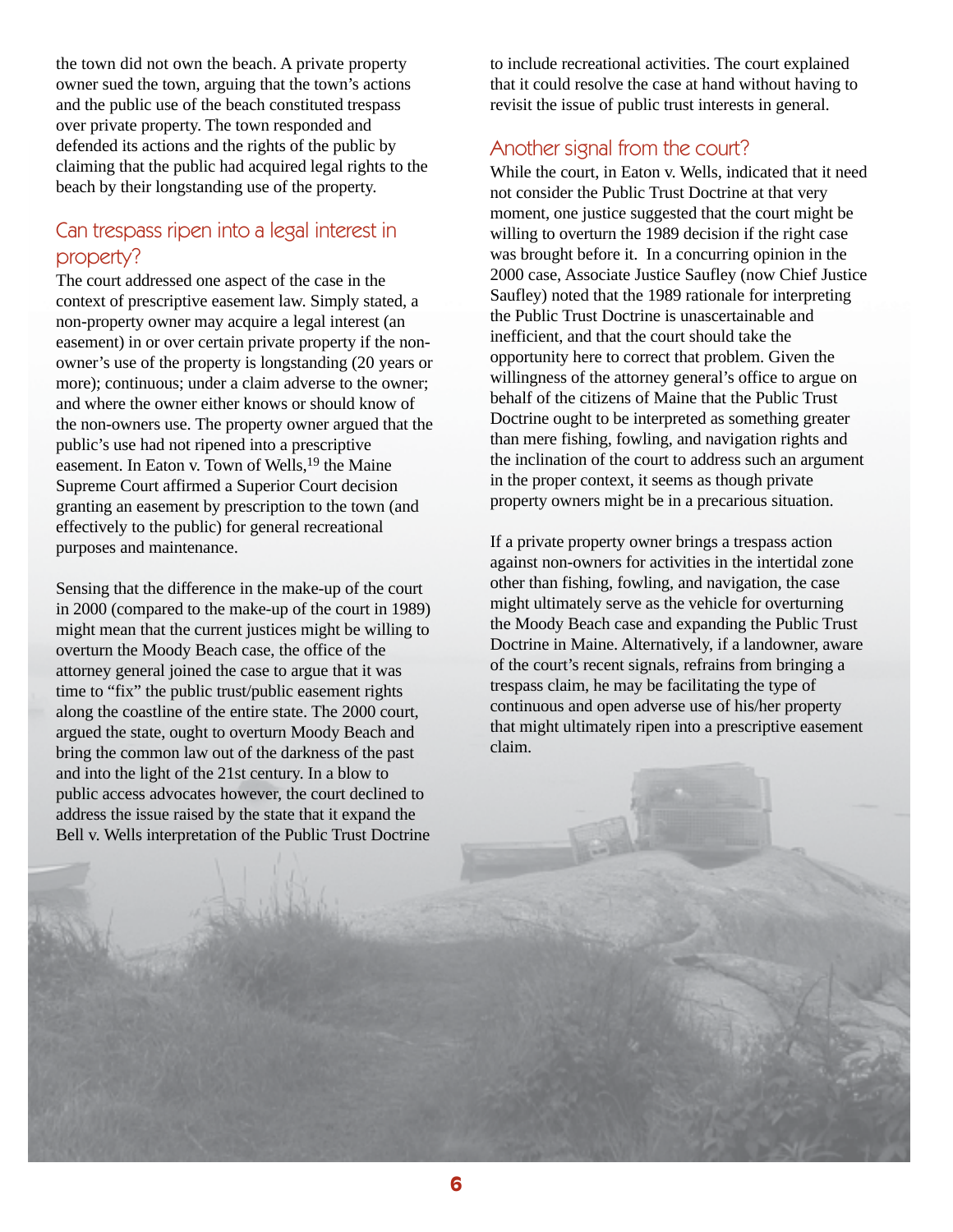### Other Options for Securing Public Rights

While the cases and circumstances outlined here indicate some of the history and methods of securing public access to the coast, keep in mind that there are other means for securing and maintaining coastal access. Land use regulations, purchasing rights of access, trading town lands, negotiating a lease of license, conducting a right-ofway rediscovery project, or receiving gifts which improve public access also constitute valuable tools in the public's effort to reach the beach. Regardless of how the public acquires access to the coast, it is always important to determine the relative rights and responsibilities of the landowner and the user. In most instances, a landowner will be relieved of liability for injuries sustained by a user unless the owner has some duty to the user pursuant to a lease or license.

### Land Use Regulation

There are several land use regulatory techniques that may be used to encourage (or require) new real estate developments to make provisions for public access to, and use of, the shoreline where such development burdens public access. These methods, however, have no impact in areas such as Moody Beach where the shoreline is already fully developed. The techniques include incentive zoning, bonus zoning, transfer of development rights systems, exactions, and impact fees.20 The use of any of these techniques should be supported by a shoreway access or open space component of a comprehensive plan. If the provisions are mandatory, extreme care needs to be taken in drafting the implementing ordinance. For instance, a city or town might condition a development permit upon a certain level and type of public access (e.g., environmental monitoring, limited recreational activity, limited right of way, etc.).

### Purchasing Rights of Access

One way to secure general recreational shoreline access is for the town (or state) to acquire the land, either by purchasing it from a willing seller or by using eminent domain to take it from an unwilling seller in exchange for the payment of just compensation. Another variation is for the town to purchase only an easement over the land for recreational uses, not the land itself. The purchase of land (or an easement) is an effective way to guarantee public access. The obvious drawback is the cost. However, for key parcels where a permanent solution is desired, the public may determine that the benefits justify the investment.

### Trading Town Lands

One variation on the purchase of land with money is to trade parcels of town-owned land (or public rights to use land) for desirable access sites or access rights. Some of the land available for trade may be identified in advance in a shoreway access plan and in comprehensive plans, but other opportunities will present themselves as more research is done on land in anticipation of development. For example, the trade may involve the town releasing its unclear rights to certain land in a proposed subdivision (e.g., an old street that may or may not have been properly dedicated to the public) in exchange for the developer clearly conveying an easement granting shoreway access and shoreline use to a particular group (e.g., licensed clammers and wormers). Other transactions may be a more straightforward swap of one piece of town land for another which is more favorable for shoreway recreational use. In either case, the town will need to work with appraisers and attorneys to evaluate the advisability of a trade.

### Lease or License

Instead of actually acquiring an ownership interest in property, a community may be able to negotiate an agreement which allows the public (or some portion of the public) to use land for shoreline access and recreational use. If an agreement can be reached, this option is often less expensive than acquisition. The document spelling out the rights and responsibilities can be extremely flexible in addressing unique issues, including factors that would trigger a termination of the agreement, specific restrictions on public use, protection from liability, and maintenance responsibilities. However, this may be a relatively short-term solution and is dependent upon the owner's willingness to enter into an agreement.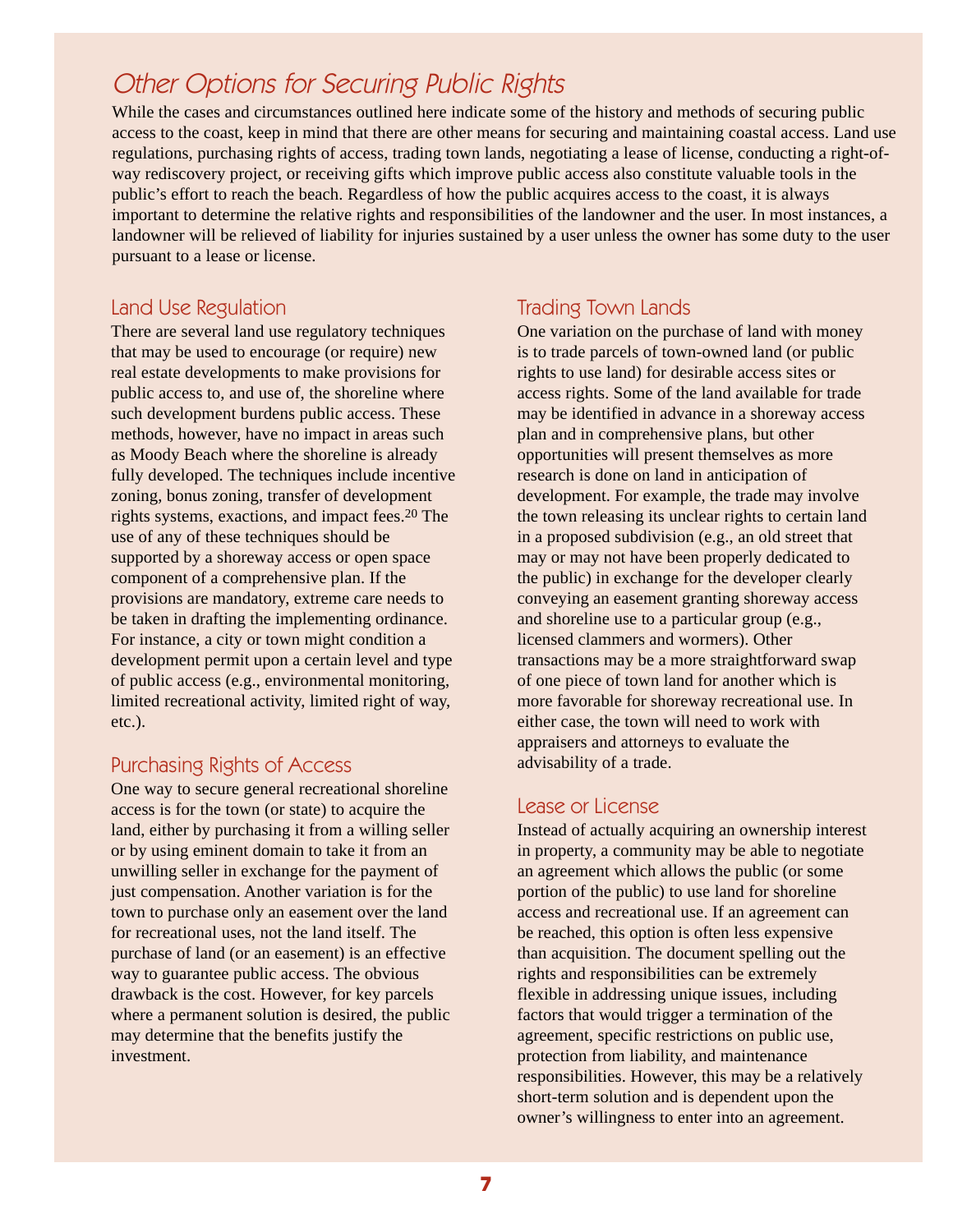### Right-of-Way Rediscovery Projects

In addition to seeking new points of access, it is important for towns to inventory and safeguard already existing public access rights. Right-of-Way "Rediscovery" is a systematic community effort to research and reassert existing legal rights of access which have been neglected or are uncertain. Public rights to roads which run to the shore and shoreline parcels may have been acquired through the years by the town laying out and voting to establish a road, by the town accepting a road which was dedicated (offered) by a private owner or developer, by town purchase of a parcel, through gift, by prescriptive use, or through acquisition by lien for nonpayment of real estate taxes. Sometimes the town loses track of those rights, especially as use patterns change. For example, a public road to an old ferry landing may have fallen into disuse when a bridge was built. But public rights might remain. Careful research in public records may allow the town to document continuing public rights and to reclaim a site for public use.

### Receiving Gifts Which Improve Public Access

Clearly, a community cannot rely on voluntary gifts to meet its shoreline access needs. But a community can take steps to encourage strategic gifts of land. A shoreline access plan which illustrates a long-term vision for a coordinated access system may encourage donations from individuals with a strong sense of civic responsibility or a strong desire to preserve their land in its natural condition. There are many ways to structure these gifts to produce some offsetting benefits for the donor, including: income tax benefits, reductions in estate tax liability, donor retention of rights until the happening of a specified event, and/or conditions on future use of the land to carry out the donor's wishes. The community will need to consider issues such as appropriateness of the land in relation to its shoreline access plan, ability to provide proper policing and maintenance, real estate tax implications, and acceptability of any conditions imposed by the potential donor in deciding whether to accept voluntary conveyances. Local towns are not the only entities that can receive voluntary gifts of property interests which might help solve local access problems. Donations may also be made to conservation organizations such as The Nature Conservancy, Maine Coast Heritage Trust, and local land trusts.

### Additional information on this subject:

| Coastlines article                   | http://www.epa.gov/owow/estuaries/coastlines/fall97/publictr.html |
|--------------------------------------|-------------------------------------------------------------------|
| John Duff's Beach Law 101            | http://www.mli.usm.maine.edu/Beachlaw101/sld001.htm               |
| <b>Maine Coastal Program</b>         | http://www.state.me.us/mcp/                                       |
| <b>Maine Coast Heritage Trust</b>    | http://www.mcht.org/                                              |
| Bureau of Parks & Lands Boating      |                                                                   |
| <b>Facilities Program</b>            | http://www.state.me.us/doc/parks/programs/boating/grants.html     |
| <b>Preserving Commercial Fishing</b> |                                                                   |
| Access                               | http://www.ceimaine.org/fisheries/WaterfrontStudy.pdf             |
| Maine Shore Access: Public           |                                                                   |
| <b>Access Series</b>                 | http://mainelaw.maine.edu/mli/access.htm                          |
|                                      |                                                                   |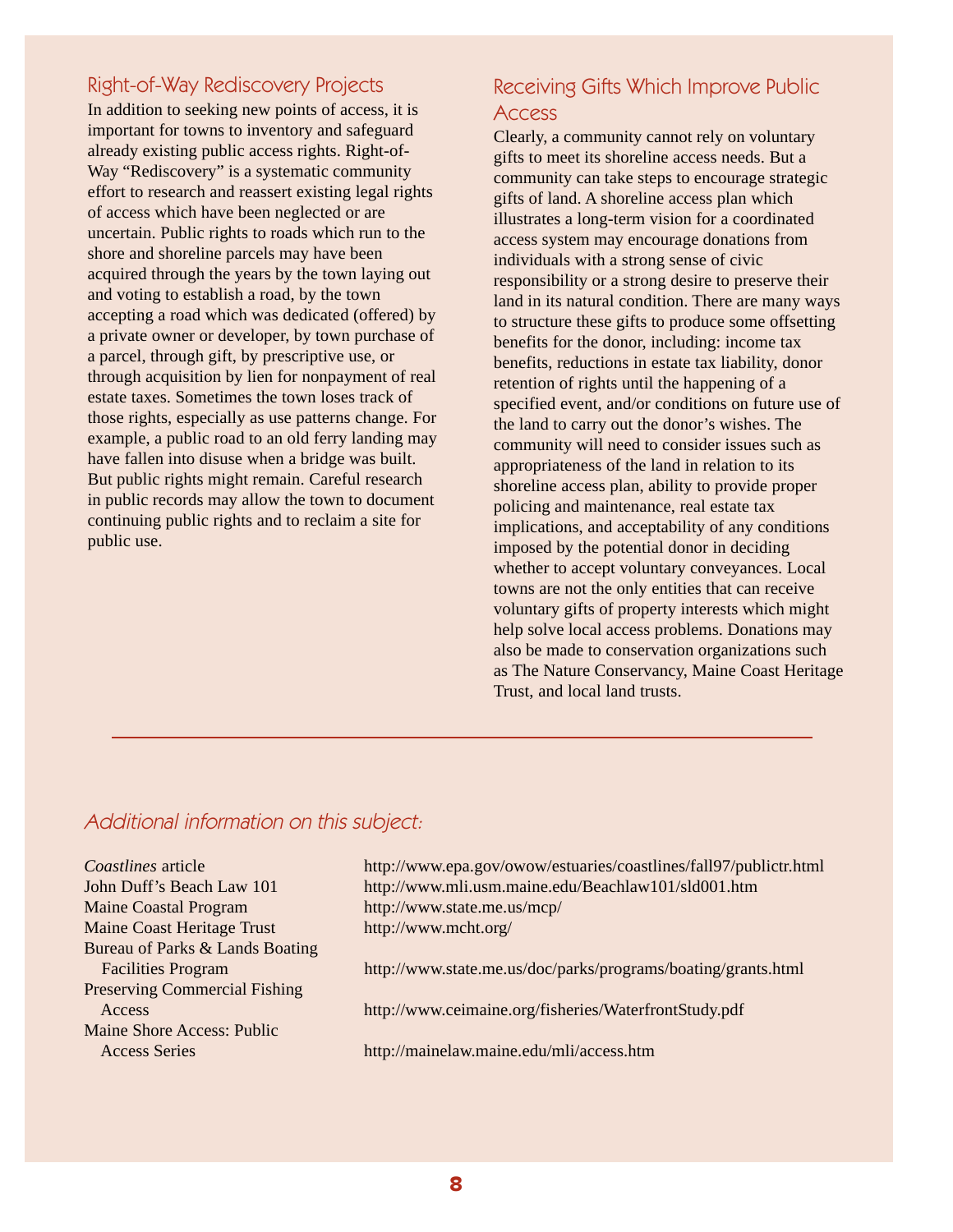### **Endnotes**

1. Those wishing to read the full text of the Court's opinion may find the case in any law library, cited as 557 A.2d 168 (Me. 1989).

2. Maine Department of Conservation, Bureau of Parks and Recreation, Coastal Beach Inventory, May 1989. Maine's coastline, which includes over 3,000 islands, consists mainly of rocky shores, headlands, and tidal flats. It has only 50 miles of sandy beach, about half of which are privately owned. See also "Coastal Choices: Deciding Our Future," The Maine Coastal Program, State Planning Office, State of Maine.

3. In all other states, private property rights end at the high water mark and the public or the state owns the intertidal zone and submerged lands out to three miles offshore.

- 4. 510 A.2d 509 (Me. 1986).
- 5. 12 M.R.S.A. 571-573

6. Similar to the principle of adverse possession (also known as "squatter's rights"); that is, open, continuous, notorious, and uninterrupted use of private property for a certain period of time (20 years in Maine), a claim of right adverse to the owner, will create a "prescriptive easement" to continue such use. Such an easement for public use may also be created by "implied dedication" where the owner clearly acquiesces to public use and the public's enjoyment has lasted for such a length of time that the public would be affected materially by a denial or interruption of the enjoyment. Town of Manchester v. Augusta Country Club, 477 A.2d 1124 (Me. 1984).

7. In fact, in 1989, the Town of Wells had 10 of the 126 lots along Moody Beach appraised to assess the possibility of acquiring the intertidal portion of Moody Beach through the use of eminent domain. That appraisal valued the intertidal area of the 10 lots of \$516,000. If representative of values for the other lots, it was projected that it would cost approximately \$6.5 million to acquire the entire intertidal portion of the beach. In lieu of proceeding with acquisition of the land, the town and beachfront property owners negotiated a revocable license that would allow residents and homeowners of Wells, their accompanied guests and specified seasonal residents to make daytime use of the area of Moody Beach below the high tide line for quiet recreational pursuits. This negotiated license was rejected by voters at the town meeting in March, 1990.

- 8. Bell v. Town of Wells, 557 A.2d 168, 169 (Me. 1989).
- 9. Barrows v. McDermott, 73 Me. 441, 449 (1882).

10. Moore v. Griffin, 22 Me. 350, 356 (1843); Hill v. Lord, 48 Me. 83, 86 (1861), Marshall v. Walker, 93 Me. 532, 536-37. The terms "sea manure" and "mussel bed manure" generally refer to the organic detritus and waste of marine organisms.

- 11. Mathews v. Treat, 75 Me. 594 (1884).
- 12. Andrews v. King, 124 Me. 361 (1925).
- 13. Id. At 364.
- 14. French v. Camp, 18 Me. 433 (1841).
- 15. Bell v. Town of Wells, 557 A.2d 168, 175-176.
- 16. Storrer v. Freeman, 6 Mass. 435 (1810).
- 17. Marshall v. Walker, 93 Me. 532, 45 A.497 (1900).
- 18. Wellfleet v. Glaze, 403 Mass. 79 (July 20, 1988).
- 19. 760 A.2d 232 (Me. 2000).

20. Simply stated, these techniques are "carrots and sticks" that can be used to induce the protection and/or acquisition of public use rights within the context of coastal and ocean zoning and planning efforts. For example, a certain type of coastal development might be allowed if the developer guaranteed that impacts on public use at the development site would be offset by augmenting public access elsewhere along the coast.